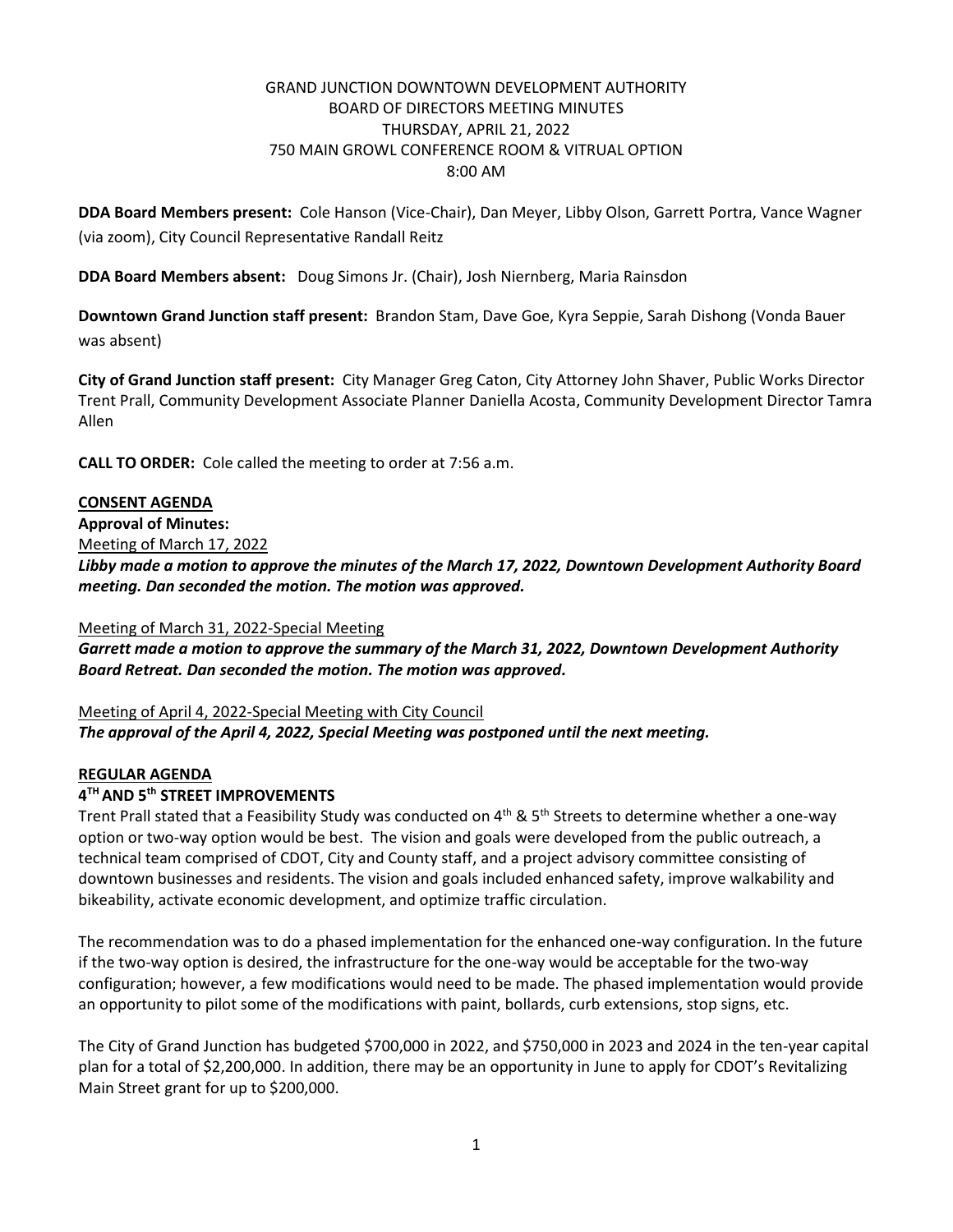Trent will present the Resolution adopting the 4<sup>th</sup> & 5<sup>th</sup> Street Feasibility Study to City Council on May 4<sup>th</sup>. In addition, staff will request a resolution of support to apply for the Revitalizing Main Street grant at the May 18<sup>th</sup> City Council meeting.

The Board consensus was for Brandon to write a letter of support, on behalf of the DDA, to City Council for the Revitalizing Main Street grant.

Board members thanked Trent for his efforts on the project.

## **MICROMOBILITY**

Daniella Acosta (Community Development Associate Planner) stated that the City of Grand Junction is in the process of sending out a Request for Proposal (RFP) for a pilot program for micromobility. The City has received interest from companies looking to expand into this market. Micromobility is transportation using lightweight vehicles such as bicycles, e-bikes, electric scooters, and skateboards and are considered low speed. The pilot program would be an opportunity to understand how these devices and how this type of partnership would function in the city before permanently establishing permitting or a licensing system. The RFP would include a one-year period of performance. Three operators will be selected for the pilot program.

A draft ordinance will be presented to City Council at the May  $16<sup>th</sup>$  workshop.

Brandon stated there have been many complaints regarding bicycles and skateboard on the sidewalks and recommended the public not be allowed to ride on the sidewalks in the Business Improvement District boundary. In addition, the City of Grand Junction and Downtown Grand Junction do not have enough enforcement to issue tickets.

# **RESOLUTION 2022-22 GRAND RIVER LOFTS**

A Resolution to approve an expenditure up to \$100,000 from the DDA 103 Fund, on a reimbursement basis, for economic development by Grand River Lofts, LLC for a project located in the DDA boundary at 130 North 4<sup>th</sup> Street, Grand Junction, Colorado.

The elevator in the parking garage will need to be replaced, therefore, the Board agreed that the \$100k be associated with the cost of the elevator.

# *Libby made a motion to approve Resolution 2022-22 for the Grand River Lofts project. Garrett seconded the motion. The motion was approved unanimously.*

### **BOARD RETREAT SUMMARY**

Three board members were unable to attend the meeting; therefore, this item was tabled until the board meeting in May.

# **UPDATES**

The developer will be submitting a revised concept to increase the number of units to 68 units for the White Hall project. Brandon will send the information to the board.

The Space to Create project has been delayed until Adam Roy signs the art space contract.

The City Manager and City Councilmembers from Kyle Texas will be touring Downtown on Monday, May 9, 2022.

Dave and Brandon attended DCI's In the Game Conference held in Colorado Springs April 12-15, 2022.